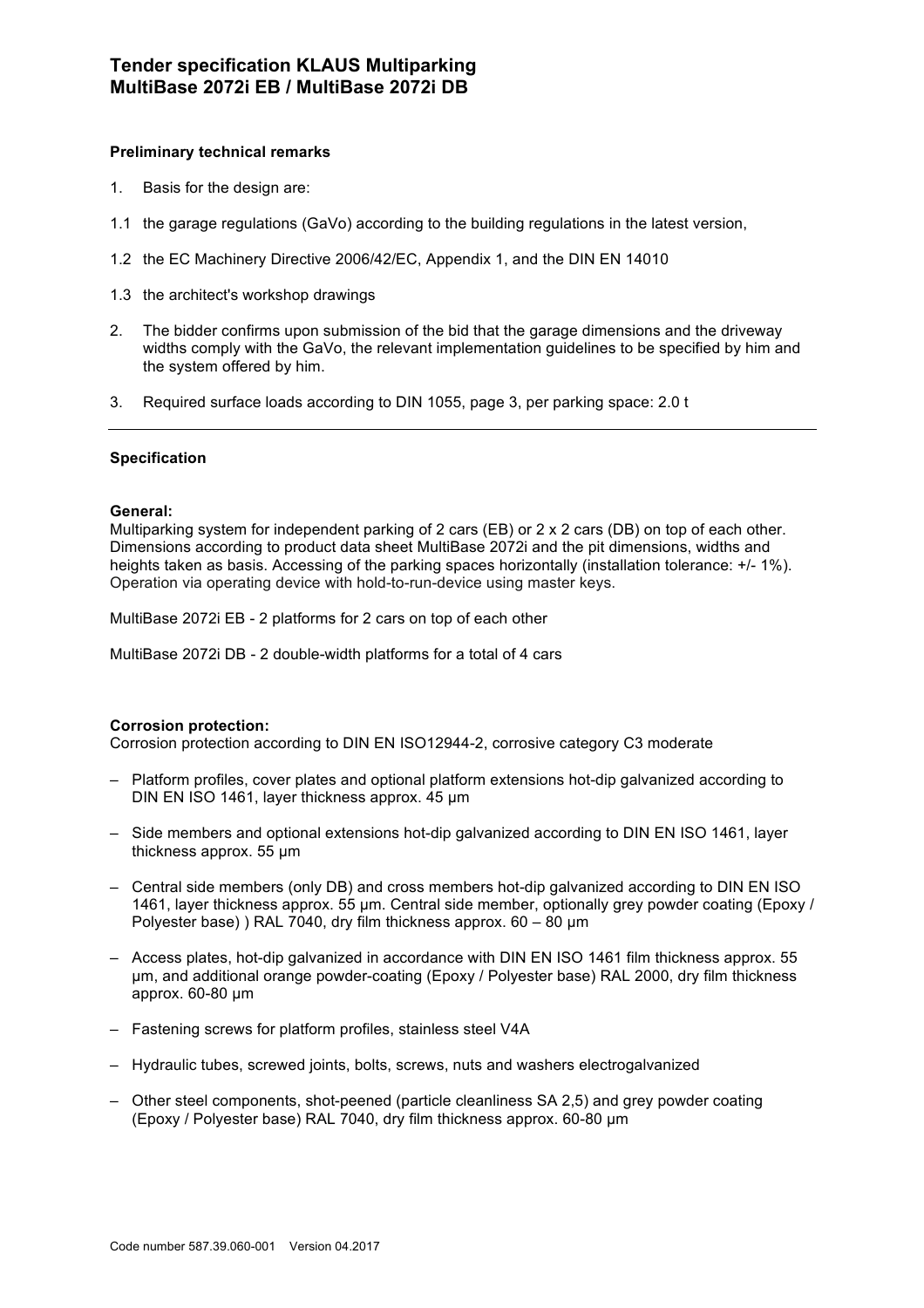## **Hydraulic unit:**

The hydraulic unit is used to drive several Multiparkers if they are arranged next or opposite (separated by the driveway only) to each other. The system is controlled with the control unit on for each Multiparker. The hydraulic unit installed is supported rubber-bonded metal. However, we still recommend separating the garage body from the residential house.

### **Services to be provided by the customer:**

1. Electrical supply to the main switch / Foundation earth connector: Suitable electrical supply to the main switch must be provided by the customer during installation. The functionality can be monitored on site by our fitters together with the electrician. If this cannot be done during installation for some reason for which the customer is responsible, the customer must commission an electrician at their own expense and risk. In accordance with DIN EN 60204 (Safety of Machinery. Electrical Equipment), grounding of the steel structure is necessary, provided by the customer (distance between grounding max. 10 m).

2. Safety fences:

Any constraints that may be necessary according to DIN EN ISO 13857 in order to provide protection for the park pits for pathways directly in front, next to or behind the unit. This is also valid during construction. Railings for the system are included in the series delivery when necessary.

- 3. Numbering of parking spaces: Consecutive numbering of parking spaces.
- 4. Building services: Any required lighting, ventilation, fire extinguishing and fire alarm systems as well as clarification and compliance with the relevant regulatory requirements.
- 5. Drainage:

For the front area of the pit we recommend a drainage channel, which you connect to a floor drain system or sump (50 x 50 x 20 cm). The drainage channel may be inclined to the side, however not the pit floor itself (longitudinal incline is available). For reasons of environmental protection we recommend to paint the pit floor, and to provide oil and petrol separators in the connections to the public sewage network.

6. Strip footings:

If due to structural conditions strip footings must be effected, the customer shall provide an accessible platform reaching to the top of the said strip footings to enable and facilitate the mounting work.

7. Marking:

According to DIN EN 14010, a warning that identifies this danger area must be placed in the entrance area that conforms to ISO 3864. This must be done according to EN 92/58/EWG for systems with a pit (platforms within the pit) 10 cm from the edge of the pit.

## 8. Wall cuttings:

Any necessary wall cuttings according to product data MultiBase 2072i.

# 9. Operating device:

Cable conduits and recesses for operating device see product data MultiBase 2072i.

10. Concrete quality:

Floor and walls below the drive-in level are to be made of concrete (quality minimum C20/25).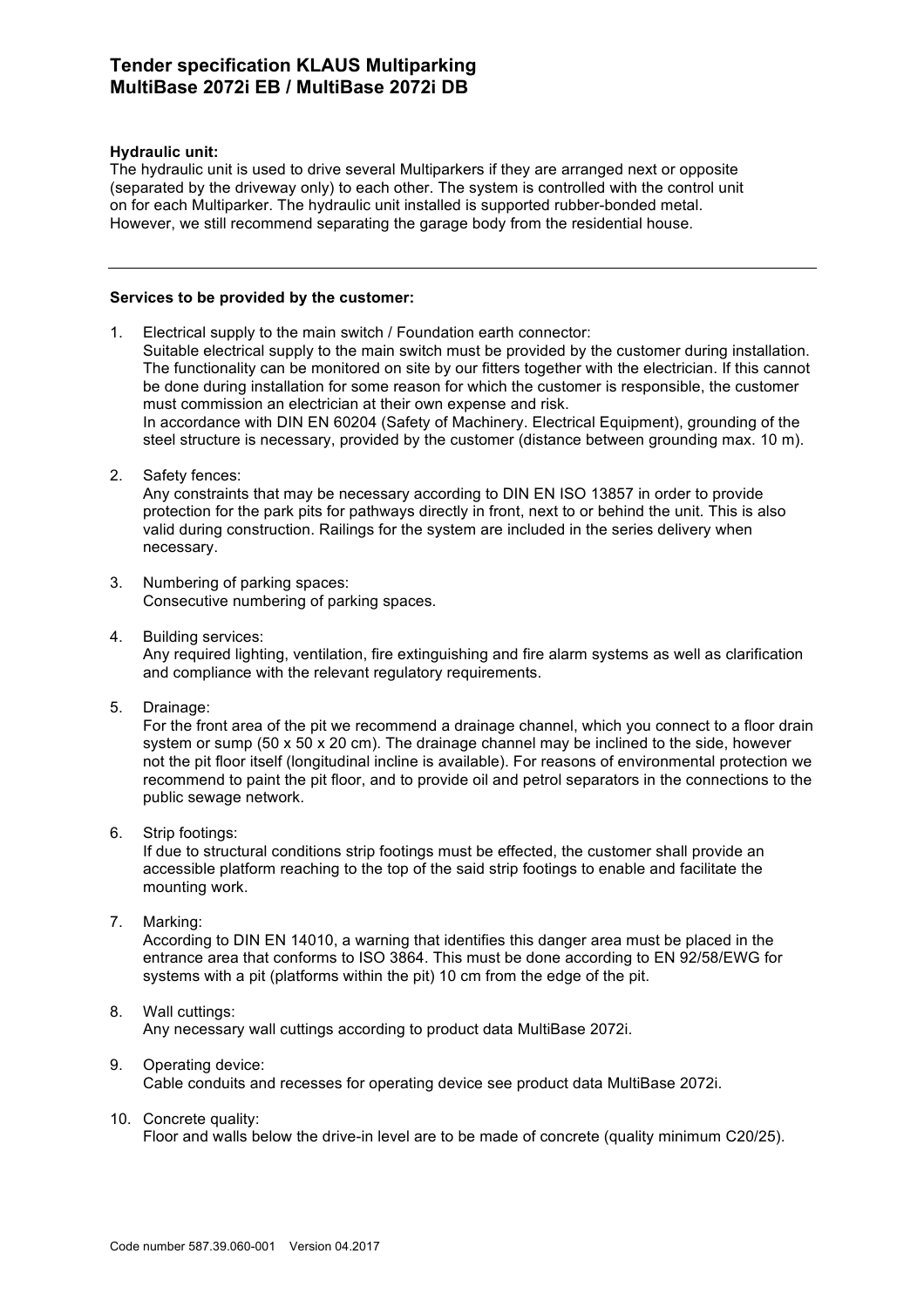Multiparking system for 2 cars MultiBase 2072i-165 EB

Multiparking system for 2 cars with platforms for horizontal accessing

Pit depth: front: 170 cm, back: 165 cm

Clearance: 320 cm If a higher ceiling height is available higher cars can be parked on the upper parking space.

Vehicle height: top: 150 cm, bottom: 150 cm

Vehicle length: 500 cm

Usable platform width: 230 cm

Platform load: 2.0 t

incl. freight, unloading, installation incl. electrical wiring from lockable main switch incl. expert acceptance

Multiparking system for 4 cars MultiBase 2072i-165 DB

Multiparking system for 4 cars

Usable platform width: 460 cm

Otherwise as described for Multiparking system for 2 cars

Hydraulic unit, low-noise

Option:

Extra costs for KLAUS MultiBase 2072i-170 EB (car height at bottom up to 155 cm)

– Dimensions acc. to manufacturer specifications –

Option:

Extra costs for KLAUS MultiBase 2072i-170 DB (car height at bottom up to 155 cm)

– Dimensions acc. to manufacturer specifications –

Option:

Extra costs for KLAUS MultiBase 2072i-180 EB (car height at bottom up to 165 cm)

– Dimensions acc. to manufacturer specifications –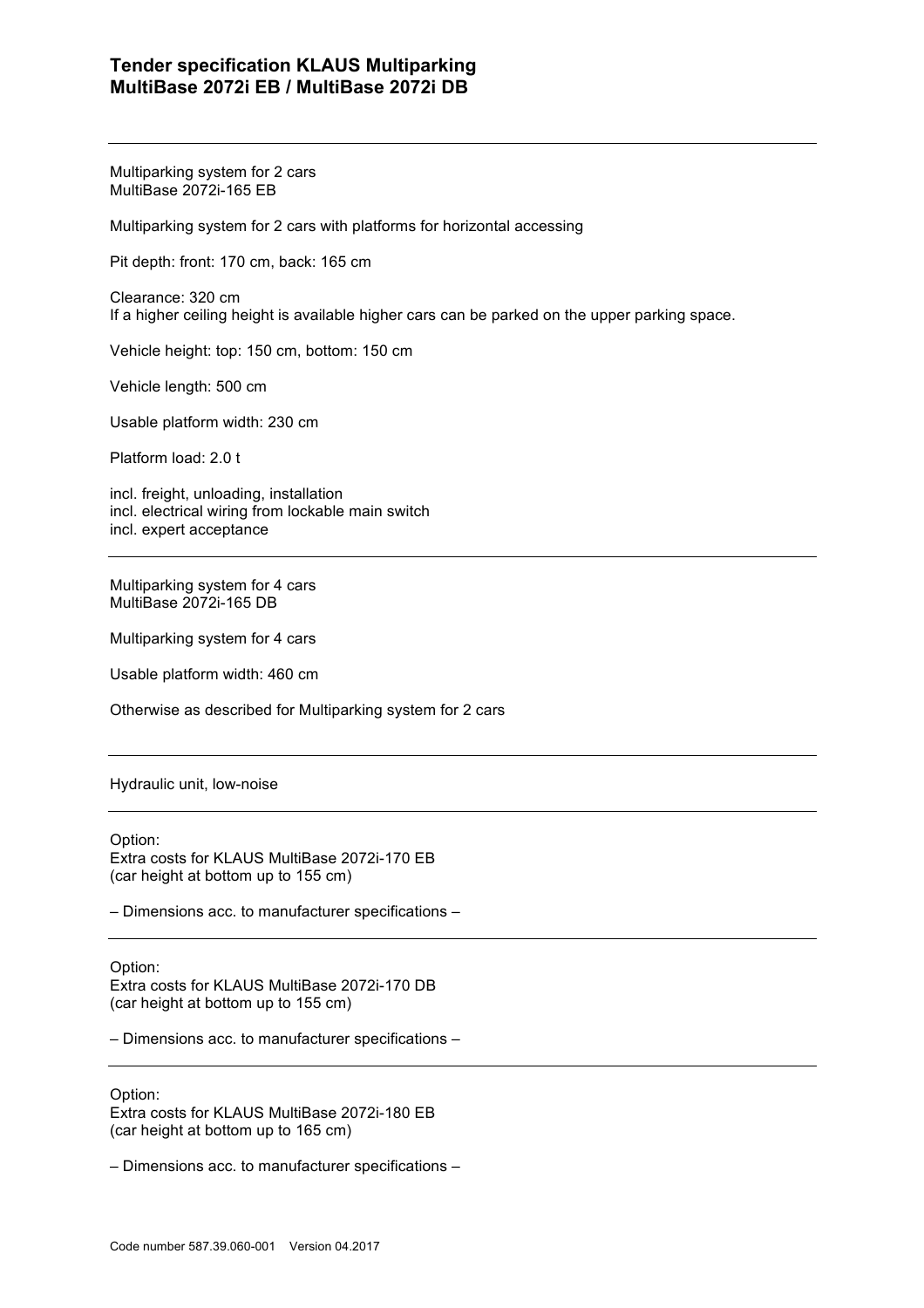Option:

Extra costs for KLAUS MultiBase 2072i-180 DB (car height at bottom up to 165 cm)

– Dimensions acc. to manufacturer specifications –

Option:

Extra costs for KLAUS MultiBase 2072i-185 EB (car height at bottom up to 170 cm)

– Dimensions acc. to manufacturer specifications –

Option:

Extra costs for KLAUS MultiBase 2072i-185 DB (car height at bottom up to 170 cm)

– Dimensions acc. to manufacturer specifications –

Option:

Extra costs for KLAUS MultiBase 2072i-195 EB (car height at bottom up to 180 cm)

– Dimensions acc. to manufacturer specifications –

Option:

Extra costs for KLAUS MultiBase 2072i-195 DB (car height at bottom up to 180 cm)

– Dimensions acc. to manufacturer specifications –

Option: Extra costs for KLAUS MultiBase 2072i-205 EB (car height at bottom up to 190 cm)

– Dimensions acc. to manufacturer specifications –

Option:

Extra costs for KLAUS MultiBase 2072i-205 DB (car height at bottom up to 190 cm)

– Dimensions acc. to manufacturer specifications –

Option:

Extra costs for KLAUS MultiBase 2072i-215 EB (car height at bottom up to 200 cm)

– Dimensions acc. to manufacturer specifications –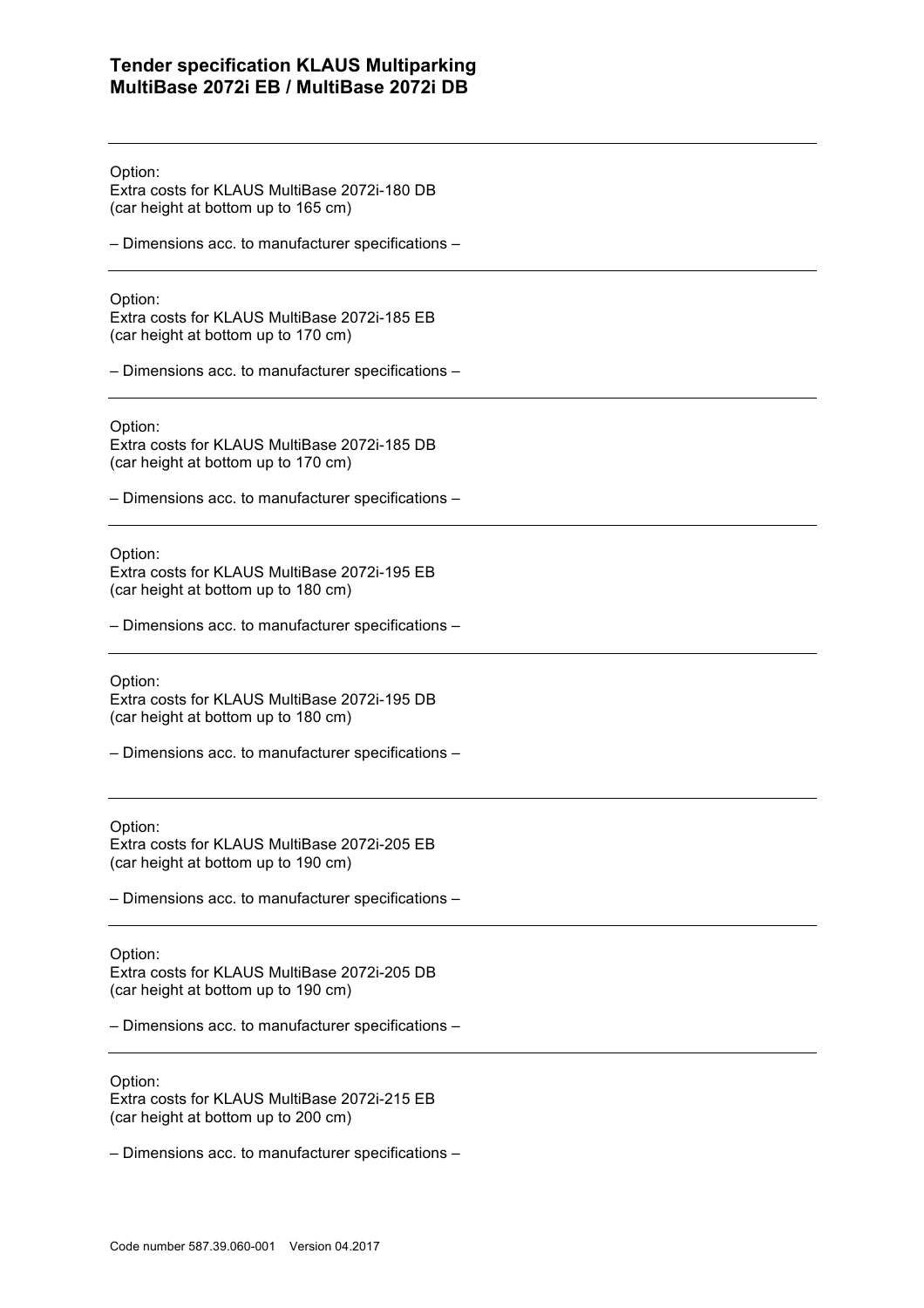Option:

Extra costs for KLAUS MultiBase 2072i-215 DB (car height at bottom up to 200 cm)

– Dimensions acc. to manufacturer specifications –

Option:

Extra costs for KLAUS MultiBase 2072i-220 EB (car height at bottom up to 205 cm)

– Dimensions acc. to manufacturer specifications –

Option:

Extra costs for KLAUS MultiBase 2072i-220 DB (car height at bottom up to 205 cm)

– Dimensions acc. to manufacturer specifications –

Option:

Extra costs for KLAUS MultiBase 2072i-230 EB (car height at bottom up to 215 cm)

– Dimensions acc. to manufacturer specifications –

Option:

Extra costs for KLAUS MultiBase 2072i-230 DB (car height at bottom up to 215 cm)

– Dimensions acc. to manufacturer specifications –

\*Optional position\*

Extra costs for larger platform width \_\_\_\_\_\_\_\_ cm

\*Optional position\* Extra costs for increase of platform load to 2.6 t per parking space, EB system

\*Optional position\* Extra costs for increase of platform load to 2.6 t per parking space, DB system

\*Optional position\*

Extra costs for increase of platform load to 3.0 t per parking space, EB system